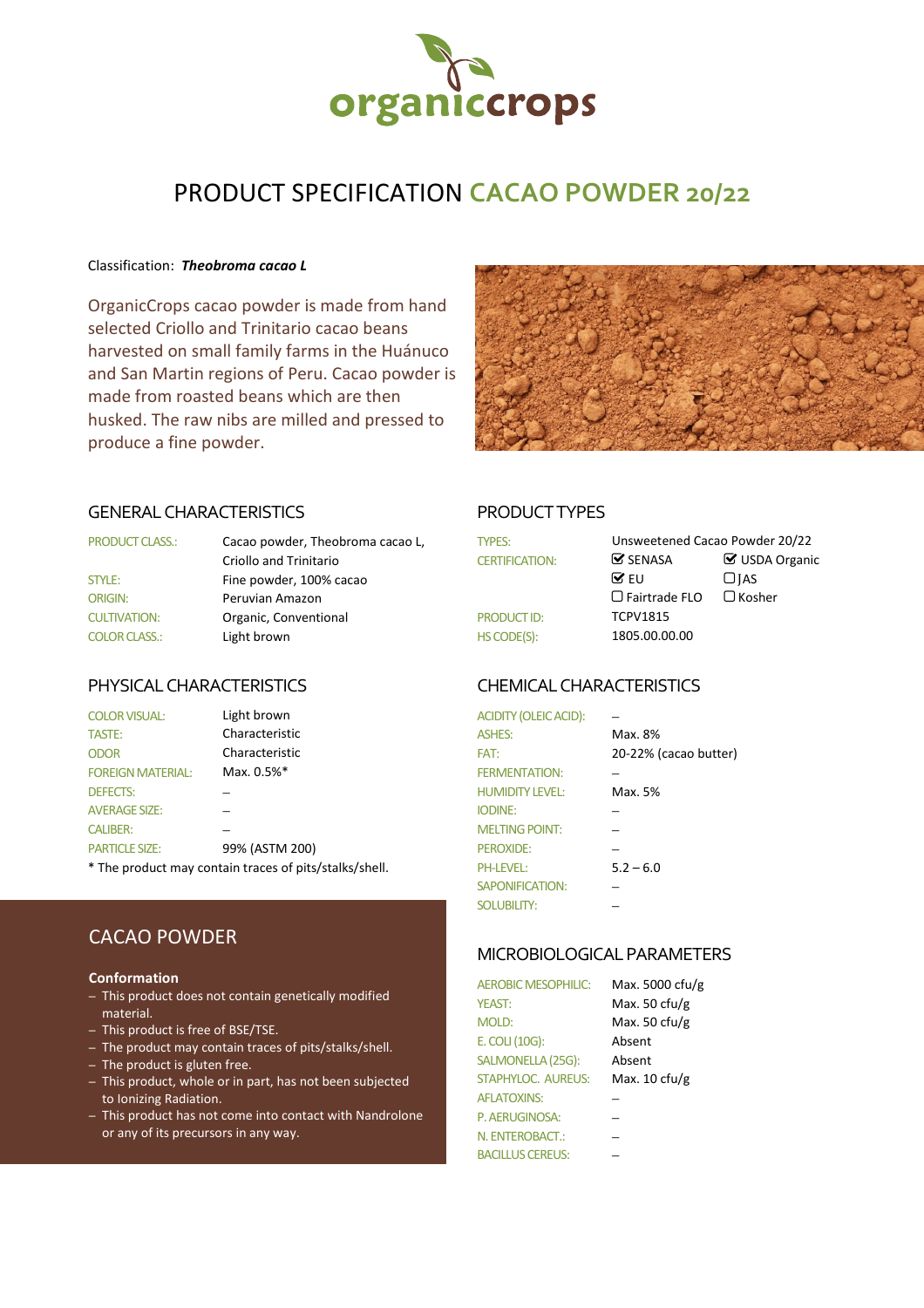| OrganicCrops   Product Specification: Cacao Powder |  |
|----------------------------------------------------|--|

# NUTRITION FACTS (100 G POR) **AMINO ACIDS:** per 1 g protein:

| <b>ENERGY:</b>         |  |
|------------------------|--|
| <b>PROTEIN:</b>        |  |
| <b>TOTAL FAT:</b>      |  |
| <b>SATURATED FAT:</b>  |  |
| <b>MONOUNSAT, FAT:</b> |  |
| POLYUNSAT, FAT:        |  |
| <b>CARBOHYDRATES:</b>  |  |

### **VITAMINS**

### **FATTY ACIDS:**

| C <sub>12</sub> -0 LAURIC:        |                     |                                                       |                      |
|-----------------------------------|---------------------|-------------------------------------------------------|----------------------|
| C13-1-7 TRIDECONOIC:              |                     | <b>OTHER</b>                                          |                      |
| C13-0 TRIDECOANOIC:               |                     | ARSENIC (AS):                                         | Max. 0.1 mg          |
| C <sub>14</sub> -0 MYRSTIC:       |                     | ASH:                                                  | 6.7 <sub>g</sub>     |
| C15-1-7 PENTADEC.:                |                     | CADMIUM (CD):                                         | Max $0.7 \text{ mg}$ |
| C <sub>16</sub> -1-9 PALMTOLEIC:  |                     | <b>CAFFEINE:</b>                                      | 230 mg               |
| C <sub>16</sub> -0 PALMITIC:      |                     | LEAD (PB):                                            | Max. 0.2 mg          |
| C17-1-9 HEPTADEC.:                |                     | <b>MERCURY (HG):</b>                                  |                      |
| C17-0 HEPTADECANOIC:              |                     |                                                       |                      |
| C18-2-9-12 LINOLEIC:              |                     |                                                       |                      |
| <b>C18-1-9 OLEIC:</b>             |                     |                                                       |                      |
| C18-0 STERIC:                     | <b>CACAO POWDER</b> |                                                       |                      |
| C19-1-11 NONADEC.:                |                     |                                                       |                      |
| C19-0 NONADECANOIC                |                     |                                                       |                      |
| C <sub>20</sub> -1-15 EISOSENOIC: |                     | The product is produced from Non-GMO materials,       |                      |
| C <sub>22</sub> -0 BEHANIC:       |                     | and processed in accordance to Good Manufacturin      |                      |
| C <sub>24</sub> -1-15 NERVONIC:   |                     | HACCP food safety control. It is edible grade and fit |                      |
| C-24-0 LIGNOCENIC:                | consumption.        |                                                       |                      |

| <b>CHOLINE:</b>           | $13 \text{ mg}$   | <b>PROLINE:</b>   |                    |
|---------------------------|-------------------|-------------------|--------------------|
| FOLATE (B9):              | 32.1 mcg          | SARCOSINE:        |                    |
| NIACIN:                   | $2.2 \text{ mg}$  |                   |                    |
| <b>PANTOTHENIC ACID:</b>  | 0.4 <sub>mg</sub> | <b>MINERALS</b>   |                    |
| RIBOFLAVIN (B2):          | $0.24$ mg         | <b>CALCIUM:</b>   | 126.2 mg           |
| THIAMIN (B1):             | 0.1 <sub>mg</sub> | <b>COPPER:</b>    | Max. 5.0 mg        |
| VITAMIN A:                | 0 IU              | <b>FLUORIDE:</b>  |                    |
| <b>VITAMIN B12:</b>       | $0.2$ mcg         | <b>IRON:</b>      | 13.9 <sub>mg</sub> |
| <b>VITAMIN B6:</b>        | 0.1 <sub>mg</sub> | <b>MAGNESIUM:</b> | 499 mg             |
| <b>VITAMIN C:</b>         | 0 <sub>mg</sub>   | <b>MANGANESE:</b> | 3.9 <sub>mg</sub>  |
| <b>VITAMIND:</b>          | 0 IU              | PHOSPHOROS:       | 734 mg             |
| <b>VITAMINE:</b>          | 0 <sub>mg</sub>   | POTASSIUM:        | 750 mg             |
| <b>VITAMINK:</b>          | $2.4 \text{ mcg}$ | <b>SELENIUM:</b>  | 14.5 mcg           |
|                           |                   | SODIUM:           | 71 mg              |
| <b>FATTY ACIDS:</b>       |                   | ZINC:             | 6.8 <sub>mg</sub>  |
| C <sub>12</sub> -OLAURIC: |                   |                   |                    |
|                           |                   | $\sim$ - $\sim$   |                    |

− CADMIUM (CD): Max 0.7 mg/ppm

# CACAO POWDER

The product is produced from Non-GMO materials, with steam sterilization and processed in accordance to Good Manufacturing Practice (GMP) & HACCP food safety control. It is edible grade and fit for human consumption.

### **Typical Usage**

Criollo natural 10/12 cacao powder does not go through an alkalization process and therefore has a higher acidic pH level and lighter color. Our cacao powder is used throughout the food industry in a wide variety of consumer and wholesale products. Peru's Criollo natural 10/12 cacao powder is also used to create the world's finest chocolate products.

| <b>ENERGY:</b>          | 481 kcal. / KJ 2012    | <b>GLUTAMIC ACID:</b> |                    |
|-------------------------|------------------------|-----------------------|--------------------|
| <b>PROTEIN:</b>         | 25.1 g                 | <b>SERINE:</b>        |                    |
| <b>TOTAL FAT:</b>       | 23.1 g                 | <b>HISTIDINE:</b>     |                    |
| <b>SATURATED FAT:</b>   | 12.7 <sub>g</sub>      | <b>GLYCINE:</b>       |                    |
| <b>MONOUNSAT. FAT:</b>  |                        | <b>THREONINE:</b>     |                    |
| <b>POLYUNSAT, FAT:</b>  |                        | <b>ALANINE:</b>       |                    |
| <b>CARBOHYDRATES:</b>   | 69 g, of which:        | <b>TYROSINE:</b>      |                    |
|                         | $-$ Sugars: 0.8 g      | <b>PHENYLALANINE:</b> |                    |
|                         | - Dietary fibers: 43 g | <b>VALINE:</b>        |                    |
| <b>CHOLESTEROL:</b>     | 0 <sub>mg</sub>        | <b>METHIONINE:</b>    |                    |
|                         |                        | <b>ISOLEUCINE:</b>    |                    |
| VITAMINS                |                        | LEUCINE:              |                    |
| <b>BETAINE:</b>         |                        | LYSINE:               |                    |
| <b>CAROTENE:</b>        |                        | <b>HO-PROLINE:</b>    |                    |
| <b>CHOLINE:</b>         | 13 mg                  | <b>PROLINE:</b>       |                    |
| FOLATE (B9):            | 32.1 mcg               | SARCOSINE:            |                    |
| NIACIN:                 | 2.2 mg                 |                       |                    |
| PANTOTHENIC ACID:       | 0.4 <sub>mg</sub>      | <b>MINERALS</b>       |                    |
| <b>RIBOFLAVIN (B2):</b> | $0.24$ mg              | <b>CALCIUM:</b>       | 126.2 mg           |
| THIAMIN (B1):           | 0.1 <sub>mg</sub>      | <b>COPPER:</b>        | Max. 5.0 mg        |
| <b>VITAMINA:</b>        | 0 IU                   | <b>FLUORIDE:</b>      |                    |
| <b>VITAMIN B12:</b>     | $0.2$ mcg              | <b>IRON:</b>          | 13.9 <sub>mg</sub> |
| <b>VITAMIN B6:</b>      | 0.1 <sub>mg</sub>      | <b>MAGNESIUM:</b>     | 499 mg             |
| <b>VITAMIN C:</b>       | 0 <sub>mg</sub>        | <b>MANGANESE:</b>     | 3.9 <sub>mg</sub>  |
| <b>VITAMIND:</b>        | 0 IU                   | PHOSPHOROS:           | 734 mg             |
| <b>VITAMINE:</b>        | 0 <sub>mg</sub>        | POTASSIUM:            | 750 mg             |
| <b>VITAMINK:</b>        | $2.4$ mcg              | <b>SELENIUM:</b>      | 14.5 mcg           |
|                         |                        | SODIUM:               | 71 mg              |
| <b>FATTY ACIDS:</b>     |                        | ZINC:                 | 6.8 <sub>mg</sub>  |
| C12-0 LAURIC:           |                        |                       |                    |
| C13-1-7 TRIDECONOIC:    |                        | <b>OTHER</b>          |                    |
| C13-0 TRIDECOANOIC:     |                        | ARSENIC (AS):         | Max. 0.1 mg        |
| C14-0 MYRSTIC:          |                        | ASH:                  | 6.7 <sub>g</sub>   |

ASPARTIC ACID: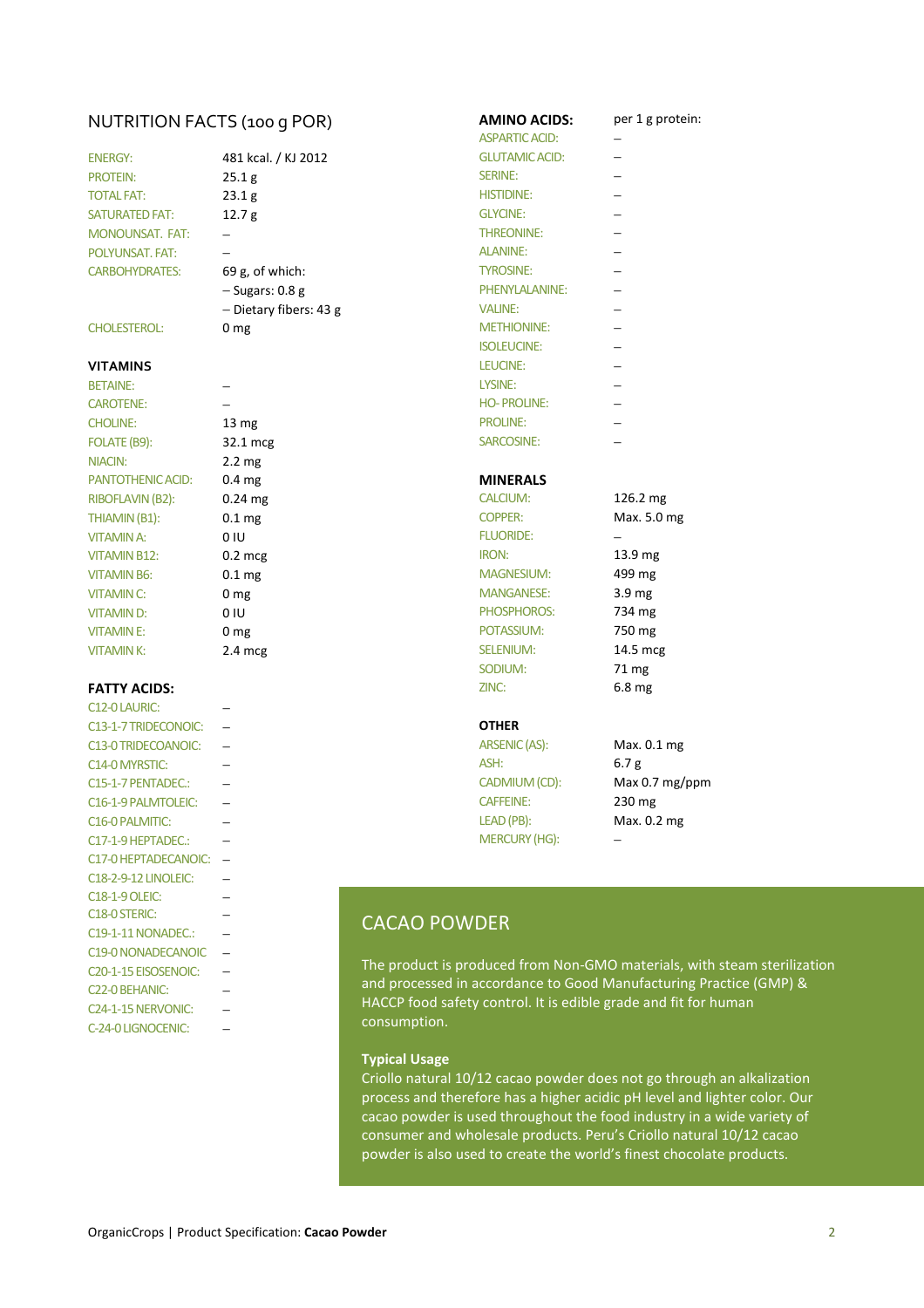### SHELF-LIFE & STORAGE

SHELF-LIFE: 24 months. STORAGE: Store in a temperature/humidity controlled environment, away from sunlight or other heat sources. STORAGE TEMP.: 18-25 degrees Celsius HUMIDITY: 50-65% H.R.

# ORDER SPECIFICATIONS

PACKAGING/PRES.: 3-Layer Kraft paper bags: 25 kg net, 25.3 kg gross SHIPPING: FOB Callao MINIMUM ORDER: 1000 kg / 1 pallet DELIVERY DETAIL: FIFO LEAD TIME TO FOB: 15 days

### DISCLAIMER

All product, product specifications and data are subject to change without notice. OrganicCrops., its affiliates, agents, and employees, and all persons acting on its or their behalf (collectively, "OrganicCrops"), disclaim any and all liability for any errors, inaccuracies or incompleteness contained in any Product Specification or in any other disclosure relating to any product.

These specifications apply to an average sample covering the goods when they leave the production plant. They are analyzed based on the methods of analysis as described in IOCCC and AOAC.

Version: **0.6** / **April 2022** / SN

### INQUIRIES

Please direct all inquiries and other communication to:

# **OrganicCrops E.I.R.L.**

ADDRESS: Jr. Francisco Bolognesi 248 Dpt. 3 TELEPHONE: +51 (0)42 602 067 San Martin, Perú INTERNET: www.organiccrops.net RUC#: 20600134109

CACAO POWDER

### **Precautions**

Anyone with a sensitivity to chocolate should avoid eating cacao beans or nibs. The active polyphenols and other substances in cacao can trigger migraines and cause other allergic reactions in sensitive people.

Tarapoto, 22202 EMAIL: hello@organiccrops.net